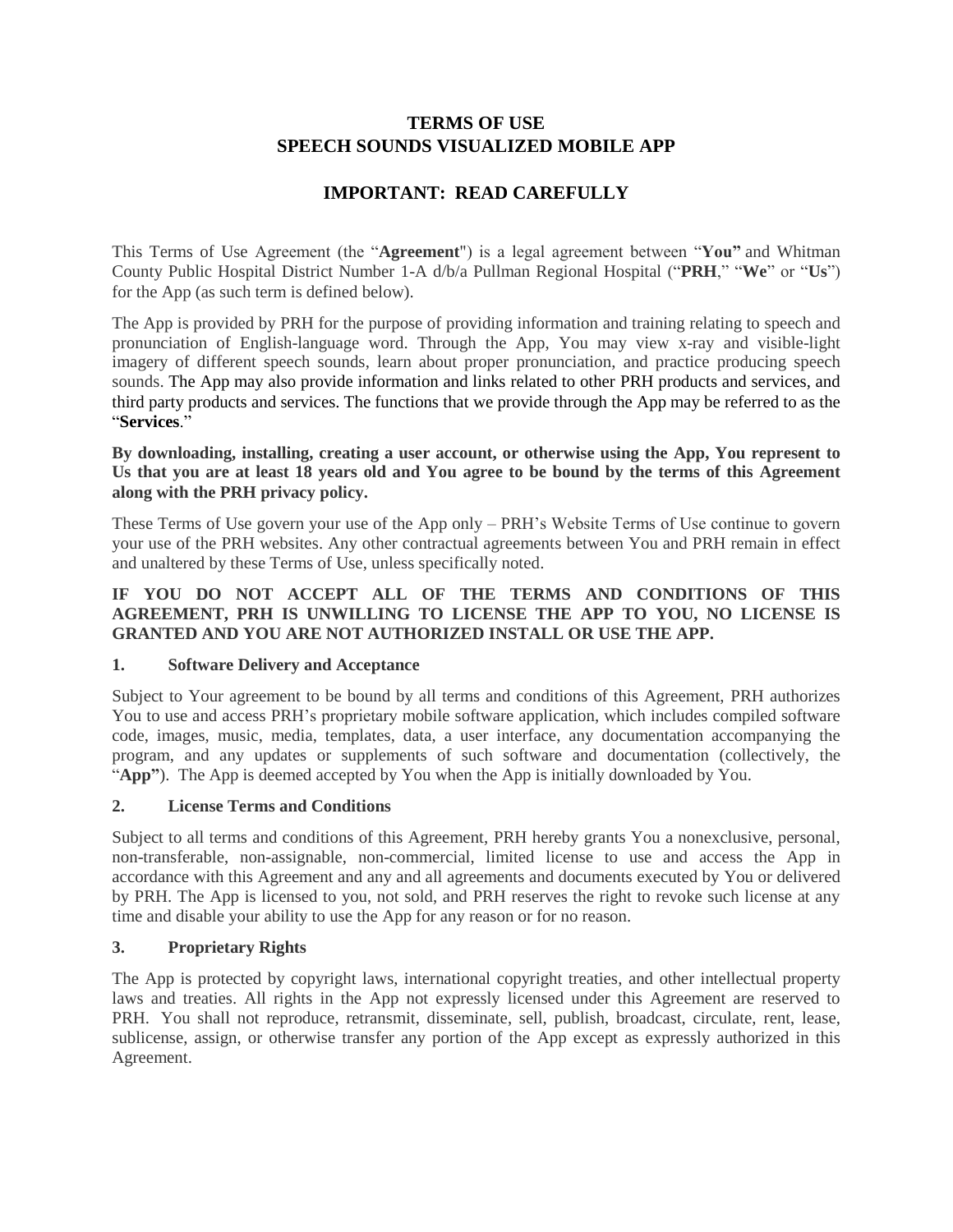No right to use any trademark or trade name of PRH is granted to You hereunder other than the right to display the PRH marks that are placed on the App and any PRH messages when they are rendered in the App, in which case such marks may not be altered or removed by You without written approval by PRH.

# **4. User Content**

PRH may allow you to upload or post audio files or other content through the App ("**User Content**"). You agree that You will not create, share, display, distribute, and/or otherwise use any User Content that is unlawful, defamatory, libelous, slanderous, obscene, violates another's right to privacy or publicity, or infringes any patent, trademark, copyright, trade secret, or other proprietary right. You expressly agree to indemnify PRH for any claims or damages arising out of Your use, creation or posting of such prohibited User Content.

PRH does not have the obligation to, and does not, pre-screen any User Content. However, PRH reserves the right to remove or edit any User Content at any time and without notice to You.

All feedback and other User Content you provide to PRH, whether via the App or otherwise, shall be deemed to be non-confidential. PRH shall be free to use such information on an unrestricted basis.

If you are a copyright owner and believe that any User Content infringes upon your copyrights, you may submit a notification to PRH's Designated Agent at: Becky Highfill, Director Center for Learning & Innovation, 835 SE Bishop Blvd., Pullman, WA 99163, cli@pullmanregional.org. Pursuant to the Digital Millennium Copyright Act 17 U.S.C. Sec. 512(c)(2), such notification must include:

A description of the copyrighted work that you claim has been infringed; a description of where the alleged infringing material is located; a statement by you that you have a good faith belief that the disputed use is not authorized by the copyright owner, its agent, or the law; an electronic or physical signature of the person authorized to act on behalf of the owner of the copyright interest; Your contact information (email and telephone number); and a statement by you, made under penalty of perjury, that the above information in your notice is accurate and that you are the copyright owner or are authorized to act on the copyright owner's behalf.

# **5. Third Party Content**

The App may display, include, make available or link to content, data, information, applications, websites or materials from third parties ("**Third-Party Content**"). PRH is not responsible for the content, accuracy, completeness, timeliness, validity, copyright compliance, legality, decency, quality, efficiency, advertising, terms of use, privacy policy, practices, software code or any other aspect of the Third-Party Content. You are encouraged to read the terms of use and privacy policy of any third-party websites to which you connect when using the App. PRH disclaims all liability arising from or relating to the Third-Party Content.

Third-Party Content may contain proprietary content, information and material that is protected by applicable intellectual property and other laws, including but not limited to copyright and trademark laws. You may not use such proprietary content, information or materials in any way whatsoever except to use the App and Services for their intended purposes.

# **6. Internet Access**

Use of the App and the Services requires an internet connection and may result in charges from your cellular service provider. PRH is not responsible for any such charges. PRH is also not liable for any disruption, failure or malfunction of the Internet or other service providers or for any other situation or event that is out of PRH's direct control. **PRH IS NOT RESPONSIBLE FOR ANY ACTS OR OMISSIONS OF**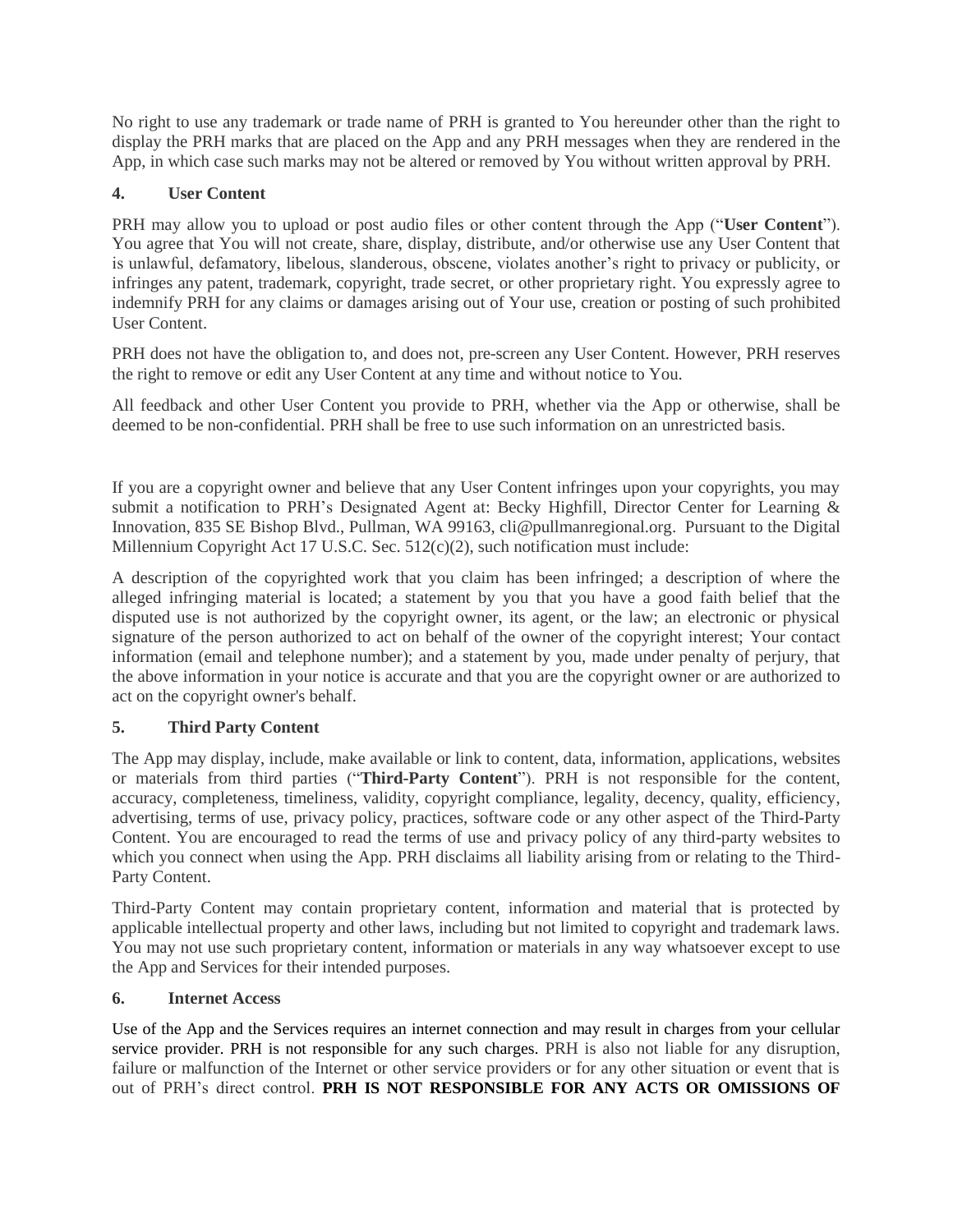#### **YOUR CELLULAR COMMUNICATION OR INTERNET SERVICE PROVIDERS, OR UNAVAILABILITY OR ERRORS ASSOCIATED WITH THEIR SYSTEMS OR SERVICES.**

#### **7. Restrictions on Use**

Unless and to the extent specifically provided otherwise in writing by PRH, you may not:

- (a) separate any individual component of the App for use;
- (b) incorporate any portion of the App into other software or compile any portion of it in combination with other software;
- (c) use the App, or any portion of App, with any other service or over a network;
- (d) sell, rent, lease, lend, loan, distribute, assign or sublicense the App or otherwise transfer any rights to it in whole or in part;
- (e) modify, reverse engineer, decompile, remove any proprietary notices or disassemble the App in whole or in part, or create any derivative works from or of the App, or encourage, assist or authorize any other person to do any of these things; or
- (f) make copies of or distribute the App or electronically transfer it or any portion of it from one computer to another or over a network.

We may discontinue some or all of the functionality of the App or the Services at any time. We may also terminate your right to use the App at any time, and in such event we may modify it to make it inoperable. You agree to abide by all laws and regulations in effect regarding your use of the App, including without limitation, all driving laws and laws relating to copyright-protected content. You may not authorize or assist any third party to do any of the things prohibited in this paragraph.

#### **8. Updates**

PRH may from time to time, in its sole discretion, make updates, modifications, supplements or new versions of the App or portions thereof available to You under this Agreement for the purpose of, among other things, distributing bug fixes, patches and feature improvements. We highly recommend that you enable automatic updating on your mobile device or that you promptly install all updates as they appear. PRH disclaims any and all liability relating to Your failure to install any updates to the App. Notwithstanding the foregoing, PRH does not have any obligation to provide any bug fixes, modifications, updates, or technical or end user support for the App.

#### **9. Collection and Use of Data**

You acknowledge that the App automatically collects information, data and statistics relating to your use of the App, and compiles such information, data and statistics. PRH reserves the right to use such information, data and statistics in the course of PRH's business, and you hereby agree to such use. Unless specifically agreed in writing by PRH, PRH is not responsible for, and hereby disclaims all warranties relating to, the storage of any data for use with the App.

PRH has no duty to resist any effort by law enforcement officials to obtain information relating to You and your use of the App and Services. PRH reserves the right to disclose any information necessary to satisfy any such law enforcement requests, warrants, subpoenas or court orders.

#### **10**. **Login Credentials.**

You shall not share Your user account information with others or allow third parties to use Your login credentials to the App at any time or for any reason unless otherwise allowed in writing by PRH. You warrant, and PRH may assume and rely on the assumption, that any and all activity and use of the App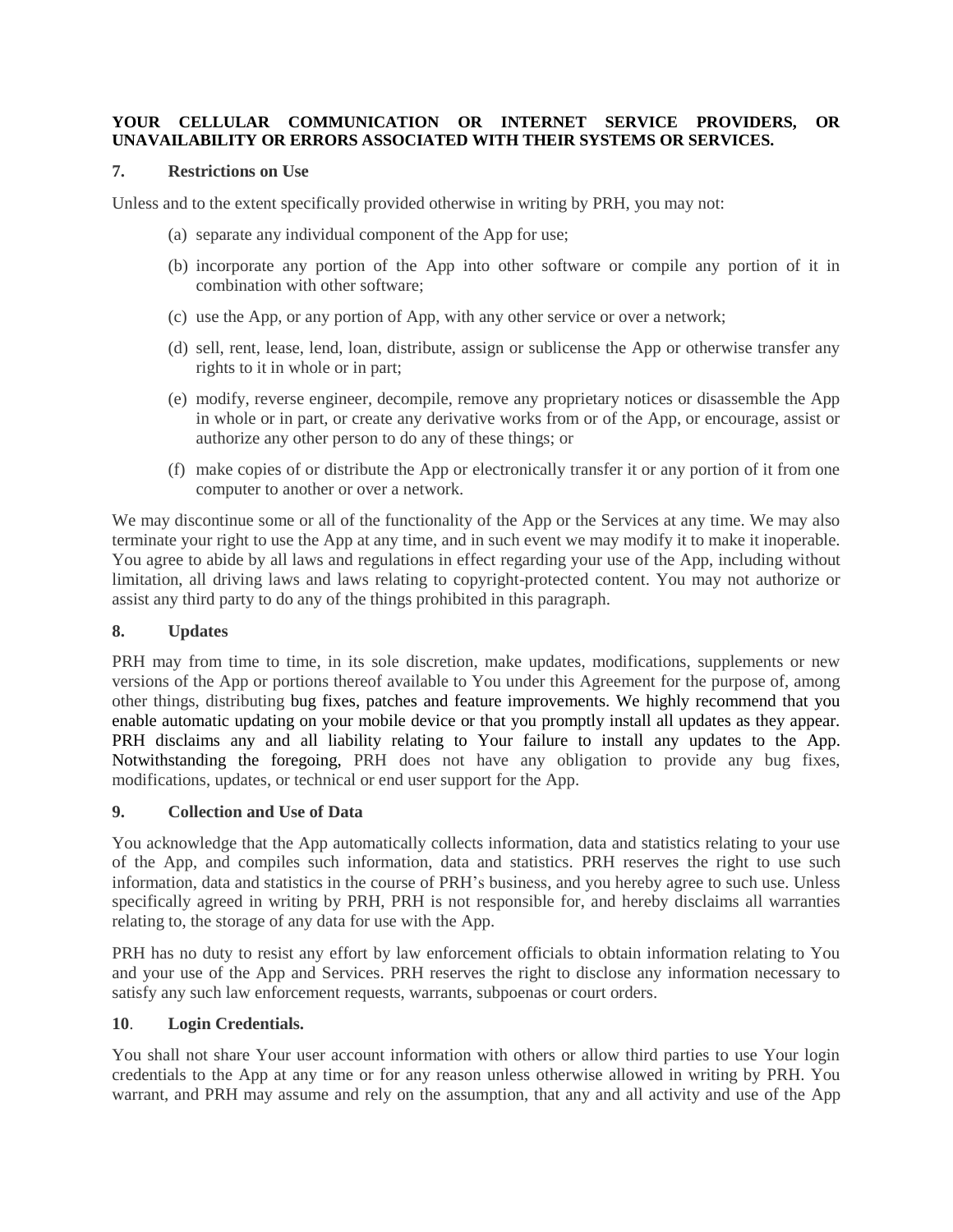under Your user account is done by You. You are solely responsible for maintaining the security of, for example, your username, password, and all other user account information, and You agree that PRH will not be liable for any loss or damages resulting from use of your account by others.

### **11. Disclaimers; Limitations of Liability**

PRH DOES NOT PROMISE THAT THE APP OR THE SERVICES OR ANY FUNCTIONALITY THEREOF WILL BE ERROR-FREE OR UNINTERRRUPTED OR THAT YOUR USE OF THE APP OR THE SERVICES WILL PROVIDE SPECIFIC RESULTS. THE APP AND THE SERVICES ARE PROVIDED BY PRH "AS-IS" AND "AS-AVAILABLE" WITHOUT ANY OTHER WARRANTY OR REPRESENTATION OF ANY KIND. PRH CANNOT ENSURE THAT THE APP OR ANY FILES OR OTHER DATA YOU DOWNLOAD IN RELATION TO THE APP WILL BE FREE OF VIRUSES OR CONTAMINATION OR DESTRUCTIVE FEATURES. YOUR USE OF THE APP AND SERVICES, AND THE RESULTS AND PERFORMANCE ACHIEVED USING THE APP AND SERVICES, IS AT YOUR OWN RISK. PRH DISCLAIMS ALL OTHER WARRANTIES, EXPRESS, IMPLIED OR STATUTORY, INCLUDING BUT NOT LIMITED TO IMPLIED WARRANTIES OF MERCHANTABILITY, FITNESS FOR A PARTICULAR PURPOSE, NON-INFRINGEMENT, AND ANY WARRANTIES ARISING FROM COURSE OF DEALING, USAGE OR TRADE PRACTICE WITH RESPECT TO THE APP AND THE SERVICES. THE ENTIRE RISK AS TO THE QUALITY, OR ARISING OUT OF THE USE OR PERFORMANCE OF THE APP OR THE SERVICES REMAINS WITH YOU.

TO THE MAXIMUM EXTENT PERMITTED BY APPLICABLE LAW, IN NO EVENT SHALL PRH BE LIABLE FOR ANY DIRECT, INDIRECT, CONSEQUENTIAL, PUNITIVE, INCIDENTAL OR SPECIAL DAMAGES WHATSOEVER (INCLUDING WITHOUT LIMITATION DAMAGES FOR LOSS OF PROFITS, BUSINESS INTERRUPTION, LOSS OF BUSINESS INFORMATION, AND THE LIKE) ARISING OUT OF THE USE OF OR INABILITY TO USE THE APP OR SERVICES, ANY PROVISION OF OR FAILURE TO PROVIDE SUPPORT, OR OTHERWISE UNDER OR IN CONNECTION WITH THIS AGREEMENT, EVEN IN THE EVENT OF THE FAULT, TORT (INCLUDING NEGLIGENCE), STRICT LIABILITY, BREACH OF CONTRACT OR BREACH OF WARRANTY OF PRH, AND EVEN IF PRH HAS BEEN ADVISED OF THE POSSIBILITY OF SUCH DAMAGES.

IF, NOTWITHSTANDING THE OTHER PROVISIONS OF THIS AGREEMENT, PRH IS FOUND TO BE LIABLE TO YOU FOR ANY DAMAGE OR LOSS WHICH ARISES OUT OF OR IS IN ANY WAY CONNECTED WITH YOUR USE OF THE APP OR THE SERVICES, PRH'S LIABILITY SHALL IN NO EVENT EXCEED THE GREATER OF (1) THE TOTAL OF ANY SUBSCRIPTION OR SIMILAR FEES WITH RESPECT TO THE APP OR THE SERVICES PAID IN THE SIX MONTHS PRIOR TO THE DATE OF THE INITIAL CLAIM MADE AGAINST PRH, OR (2) US\$200.00. SOME JURISDICTIONS DO NOT ALLOW LIMITATIONS OF LIABILITY, SO THE FOREGOING LIMITATION MAY NOT APPLY TO YOU.

#### **12. Termination**

Without limiting its rights and remedies, if You fail to comply with the terms and conditions of this Agreement, PRH may, in its sole discretion, terminate this Agreement upon any such failure. Upon termination of this Agreement, You must promptly cease all use of the App and discontinue exercising all license rights granted by this Agreement. Sections 3, 4, 9, and 11 through 17 of this Agreement will survive any termination of this Agreement*.*

#### **13. Dispute Resolution; Choice of Law**

This Agreement shall be construed and controlled by the laws of the State of Washington without reference to its choice of law provisions, and Customer consents to exclusive jurisdiction and venue in the